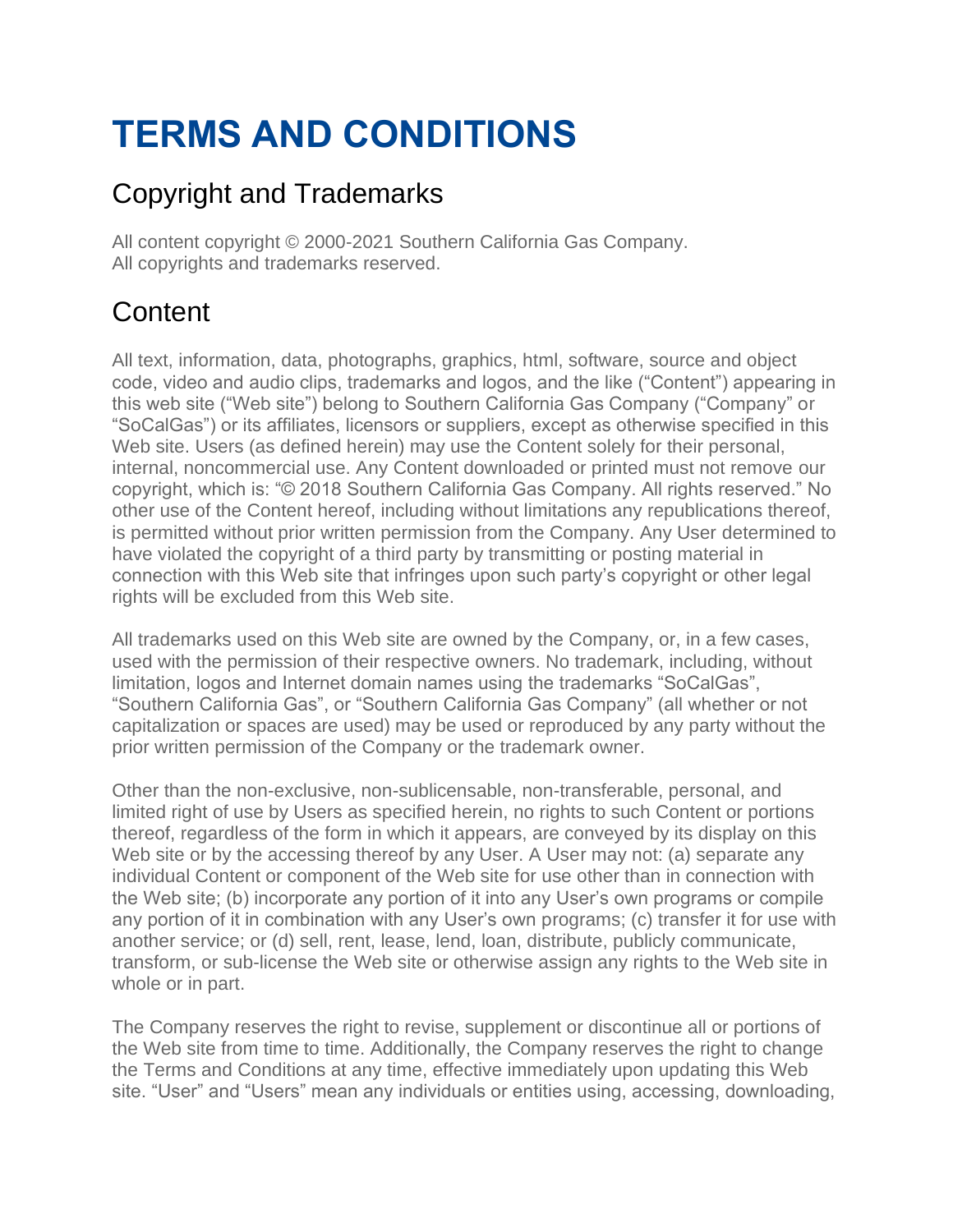obtaining or providing information from or to, this Web site. All references to the plural herein shall also mean the singular and to the singular shall also mean the plural unless the context otherwise requires.

#### • **[Terms & Conditions in Spanish](http://www.socalgas.com/es/terms-and-conditions)**

# Claims of Infringement on Website

In the event that any visitor believes that its copyrights or trademarks are infringed by materials posted or stored on this Web site, they should complete the linked "**[Notice of](http://www.socalgas.com/terms-and-conditions/form.shtml)  [Infringement.](http://www.socalgas.com/terms-and-conditions/form.shtml) Opens in a new window.**" and mail a copy to:

Southern California Gas Company Office of the General Counsel Notice of Infringement 555 W 5Th St. Los Angeles, CA 90013-1046

Such Notice must provide the information required under the relevant provision of the Digital Millennium Copyright Act, 17 U.S.C. Section 512 (c)(3)(A) (or any successor thereto). As provided in that Act, any notification claiming infringement that fails to comply substantially with the provisions above shall not be considered as providing "actual knowledge" or an "awareness of facts or circumstances from which infringing activity is apparent." Please provide a separate Notice each time you wish to report alleged acts of infringement.

Company has adopted and implemented a policy that provides for the termination, in appropriate circumstances, of the accounts of Users who are repeat infringers or who are repeatedly charged of infringement.

# Usage

By using, accessing, downloading, obtaining or providing information from or to this Web site, Users will be deemed to have read and accepted these Terms and Conditions and agreed to be legally bound by these Terms and Conditions (including our **[Privacy](https://www.socalgas.com/privacy-policy)  [Policy](https://www.socalgas.com/privacy-policy)**) which is incorporated herein by this reference. Please be aware that all references to the "web site" in our Privacy Policy are deemed to also apply to this Web site, both when used in conjunction with, or independently from, Company's Web site at **[www.socalgas.com](http://www.socalgas.com/)**.

Users must discontinue use of this Web site immediately if they do not agree or accept all of these Terms and Conditions. The Company retains the right to remove or bar any User from using this Web site at its sole discretion.

### User Accounts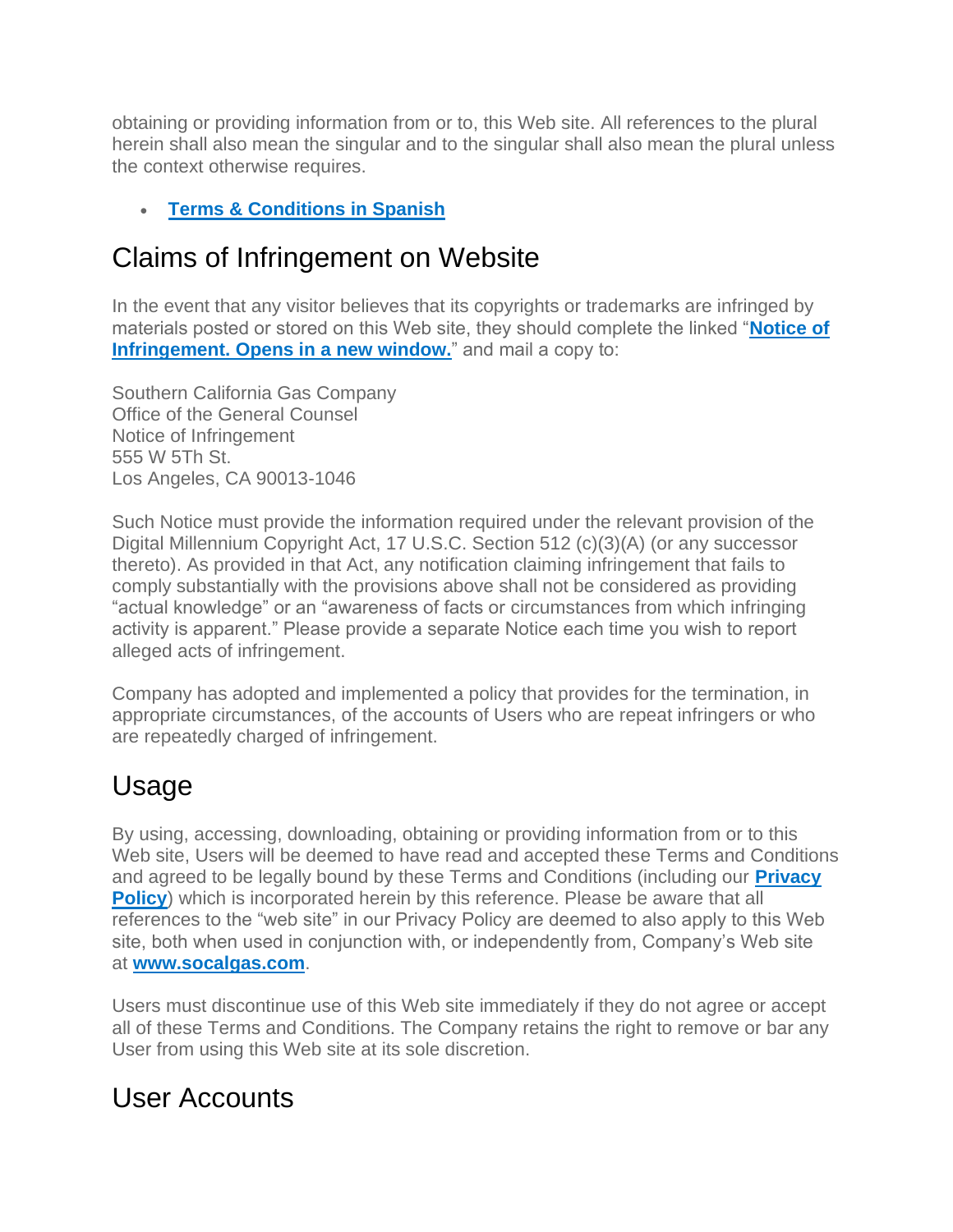Company may, in its sole discretion, provide access to Users to restricted portions of this Web site, including, without limitation, one or more User accounts where specific customer information and services may be provided and/or obtained.

Users accessing such locations may be subject to additional terms and conditions as specified in connection with the services provided. Users with service accounts are exclusively responsible for preserving the confidentiality of any log on information, User account information, and any actions or inactions in connection with such account.

# Scheduling Appliance Service Requests

Users may place an online request to have a Company service technician visit your home or business to check, or in some circumstances, repair, your gas appliance(s). Emergency requests cannot be taken online. During the day, an adult (18 years or older) should be on the premises for any scheduled visit, but you may make advance alternate arrangements to have the service technician access the appliance(s). After dark an adult must be at the premises, or the service technician will not enter. Company assumes no liability in accessing your home or business, even if a key is left to provide access.

# Content Submission

If a User submits any digital images or other content including all photographs, illustrations, graphics and text (collectively, "Materials") to Company through the Web site, then the following terms will also apply:

- User may only submit Materials to Company through the Web site for which User holds all intellectual property rights. In other words, if a User submits a digital image to Company, the User must own all rights to such image or the User must have the authorization of the person who does own those rights. Minors may not submit Materials to Company through the Web site. Further, a User may not submit any personally identifiable information about any child under the age of 13.
- User hereby grants to Company a worldwide, nonexclusive, royalty-free, perpetual right and license to (a) reproduce, distribute, transmit, publicly perform and publicly display the Materials, in whole or in part, in any manner and media of conveying information, whether now known or hereafter devised ("Media"), (b) modify, adapt, translate and create derivative works from the Materials, in whole or in part, in any manner and Media, and (c) sublicense the foregoing rights, in whole or in part, to any third party, with or without a fee.
- User hereby grants to Company and its sublicensees a nonexclusive, worldwide, royalty-free license to use all trademarks, trade names, and the names and likenesses of any individuals that appear in the Materials. User grants to Company and its sublicensees the right to use the name that User submits in connection with the Materials.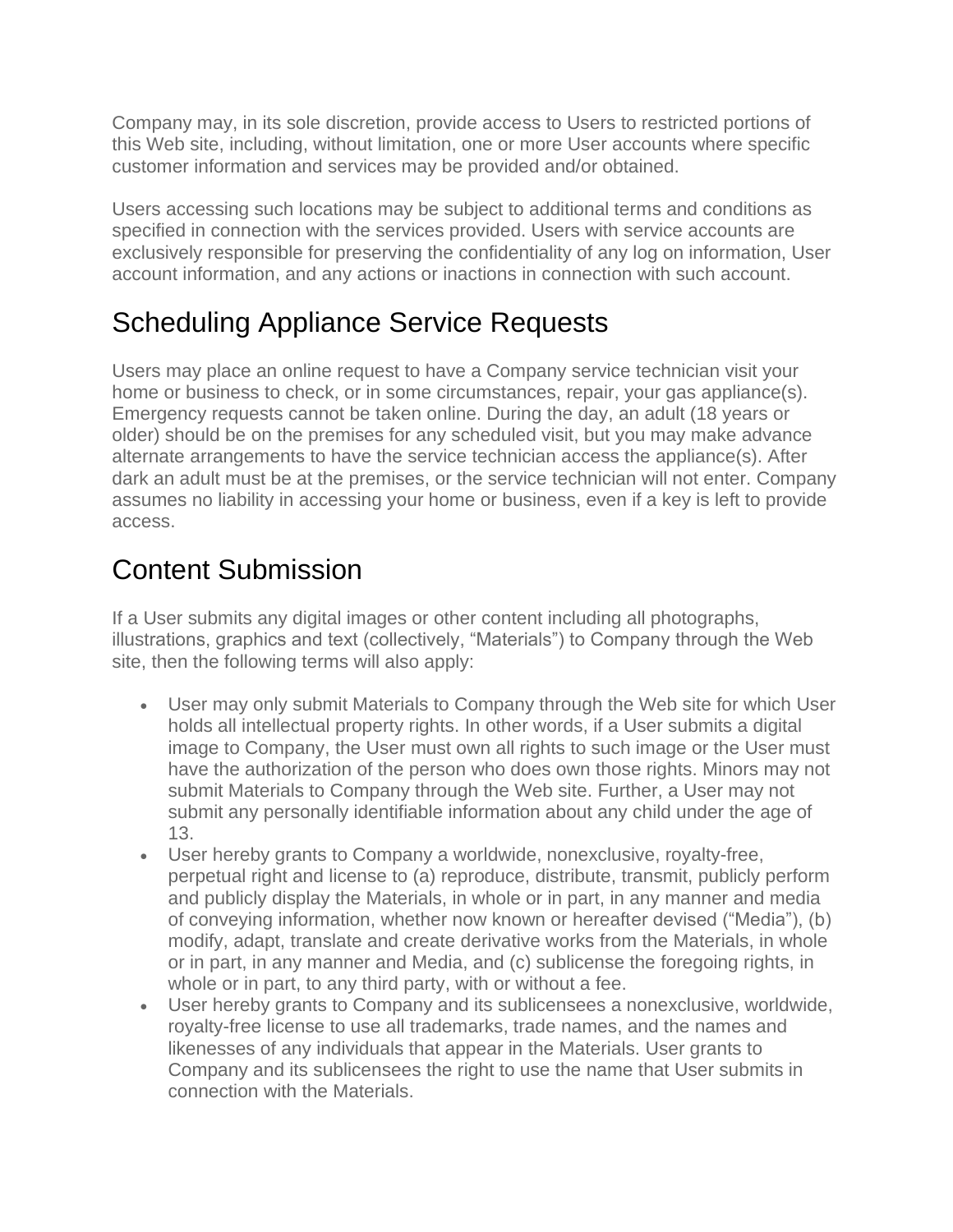# Limitation of Liability

COMPANY, AND ITS PARENT COMPANIES AND AFFILIATES, ALONG WITH THEIR RESPECTIVE OFFICERS, DIRECTORS, PERSONNEL, EMPLOYEES, AND REPRESENTATIVES, (COLLECTIVELY, "RELEASED PARTIES") ARE NOT LIABLE OR RESPONSIBLE FOR, AND USER HEREBY WAIVES ANY CLAIMS, DEMANDS, LIABILITIES, CAUSES OF ACTION, LAWSUITS, DAMAGES AND COSTS, INCLUDING, WITHOUT LIMITATION, DIRECT, INDIRECT, ACCIDENTAL, INCIDENTAL, CONSEQUENTIAL, CIRCUMSTANTIAL, EXTRAORDINARY, SPECIAL OR PUNITIVE DAMAGES OF ANY KIND WITH RESPECT TO THIS WEB SITE (INCLUDING RELEASED PARTIES' PRODUCTS, SERVICES, AND CONTENT), EVEN IF RELEASED PARTIES HAVE BEEN ADVISED OF THE POSSIBILITY OF SUCH DAMAGES. USERS' ONLY RECOURSE FOR SUCH CLAIMS, DEMANDS, LIABILITIES, CAUSES OF ACTION, LAWSUITS, DAMAGES OR COSTS IS TO TERMINATE THE USE OF THIS WEB SITE.

# **Privacy**

Our privacy policy pertaining to any information obtained by Company from this Web site can be found in the Privacy section of the Web site. Additional privacy rules may apply as stated in portions of this Web site restricted for specific User services.

# No Endorsement

Company does not recommend, endorse or support any third party businesses, services, or products, except for express statements of recommendation or endorsement made by Company, if any, on this Web site. If this Web site provides information about third parties or provides third party content, including links to third party web sites, Company shall not be responsible or liable for any harm or damage related to any third party information, even if it contains mistakes or errors. Likewise, Company shall not be responsible or liable for any third party services or products. Please also see the discussion of Links in our Privacy Policy, including its disclaimer of responsibility for any third party content.

# Disclaimer of Warranty

THE RELEASED PARTIES MAKE NO REPRESENTATION ABOUT THE FUNCTIONALITY AND USABILITY OF THE CONTENT ON THIS WEB SITE. A USER'S USE AND BROWSING OF THIS WEB SITE IS AT SUCH USER'S SOLE RISK. ALL INFORMATION CONTAINED IN THIS WEB SITE IS PROVIDED "AS IS" AND "AS AVAILABLE", WITH NO ASSURANCES OR WARRANTIES, EITHER EXPRESSED OR IMPLIED. USERS SHOULD NOT ASSUME THAT THE INFORMATION IN THIS WEB SITE IS CONSTANTLY UPDATED OR OTHERWISE INCLUDES RECENT INFORMATION.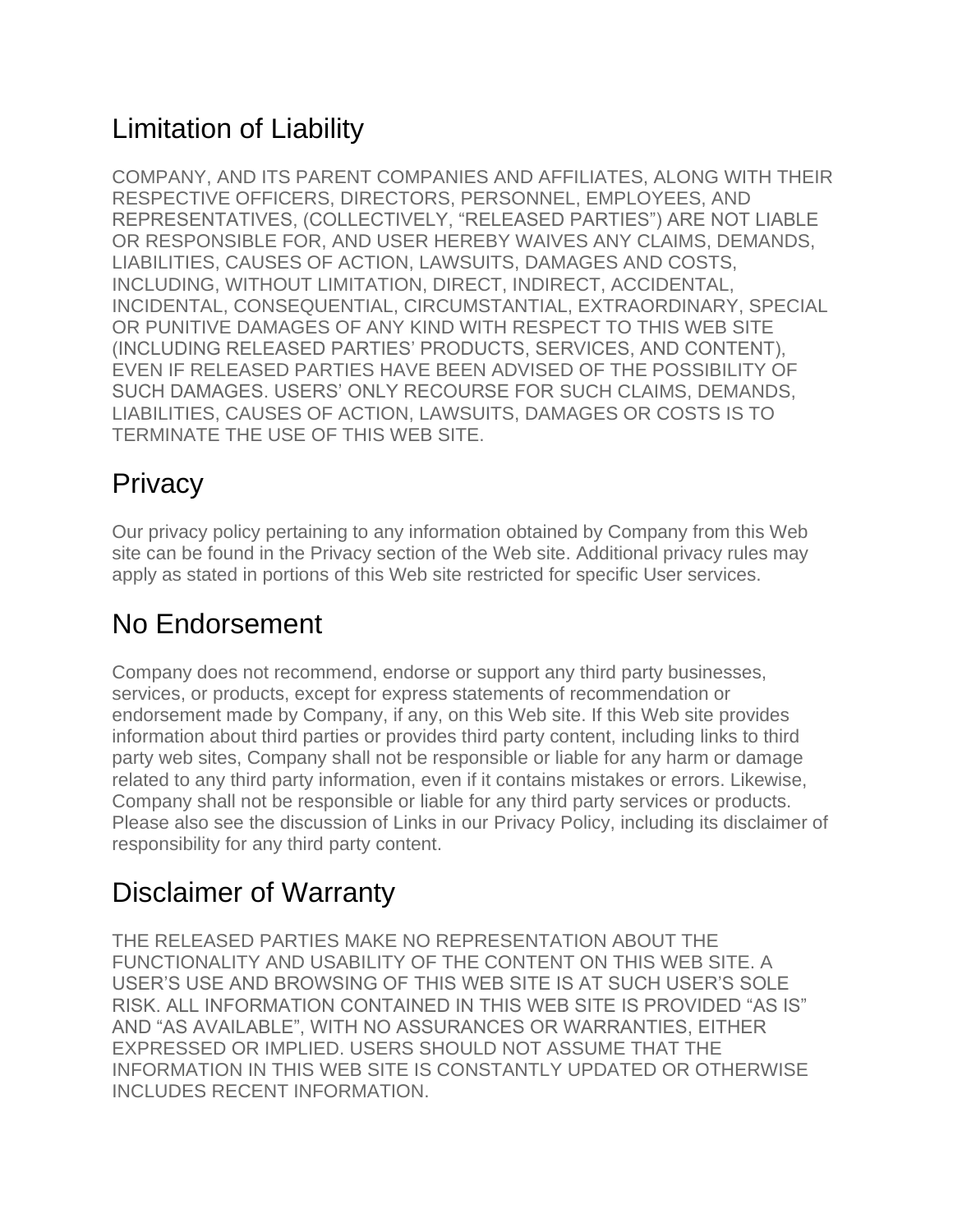THIS WEB SITE MAY BE INOPERABLE, INTERRUPTED, OR MALFUNCTION FROM TIME TO TIME. THE RELEASED PARTIES HAVE NO RESPONSIBILITY FOR SUCH INOPERABILITY, INTERRUPTION, OR MALFUNCTION. USERS ARE WARNED THAT INFORMATION HEREIN MAY CONTAIN TECHNICAL ERRORS, INACCURACIES, BUGS, UNKNOWN VIRUSES, AND OMISSIONS. USER ASSUMES ALL RISK RELATED TO THE USAGE OF THIS WEB SITE, AND ACKNOWLEDGES THAT THE RELEASED PARTIES DISCLAIM ALL WARRANTIES RELATING TO USER'S WEB SITE USAGE.

NOTWITHSTANDING ANY OTHER PROVISION OF THESE TERMS AND CONDITIONS, THE RELEASED PARTIES DISCLAIM ALL REPRESENTATIONS, GUARANTEES, WARRANTIES, EXPRESS OR IMPLIED, OF ANY KIND WITH RESPECT TO THIS WEB SITE (INCLUDING OUR PRODUCTS, SERVICES, AND SITE CONTENT) INCLUDING BUT NOT LIMITED TO, THE WARRANTIES OF MERCHANTABILITY AND FITNESS FOR A PARTICULAR PURPOSE, QUIET ENJOYMENT, TITLE, NON-INFRINGEMENT OF THIRD PARTY RIGHTS, AND ACCURACY. NO ORAL OR WRITTEN INFORMATION OR ADVICE GIVEN BY US OR OUR AUTHORIZED REPRESENTATIVES SHALL CREATE A WARRANTY OR IN ANY WAY INCREASE THE SCOPE OF OUR OBLIGATIONS UNDER THESE TERMS AND CONDITIONS.

### **Indemnity**

Users will indemnify and hold harmless the Released Parties from any claim, demand, liability, cause of action, lawsuit, damages or costs (including reasonable attorneys' fees and disbursements) arising in connection with their use of the Web site (including our products, services, and Content), including, but not limited to incorrect Web site information, content, or delivery, or Company or third party products and services. Company reserves the right, at its own expense, to assume the exclusive defense and control of any matter subject to indemnification by Users, but doing so will not excuse Users indemnity obligations.

### Location-Enabled Features

Certain location-enabled functionality (e.g., locating the nearest Company payment office or nearest CNG station) made available in the Web site is provided by third party providers. Users use of that functionality is subject to such third party's terms and conditions (as updated from time to time). Users must exercise their own judgment as to the adequacy and appropriateness of the information. All location-based information is provided entirely "as-is," without warranties of any kind.

### Dispute Resolution

#### Agreement to Arbitrate Disputes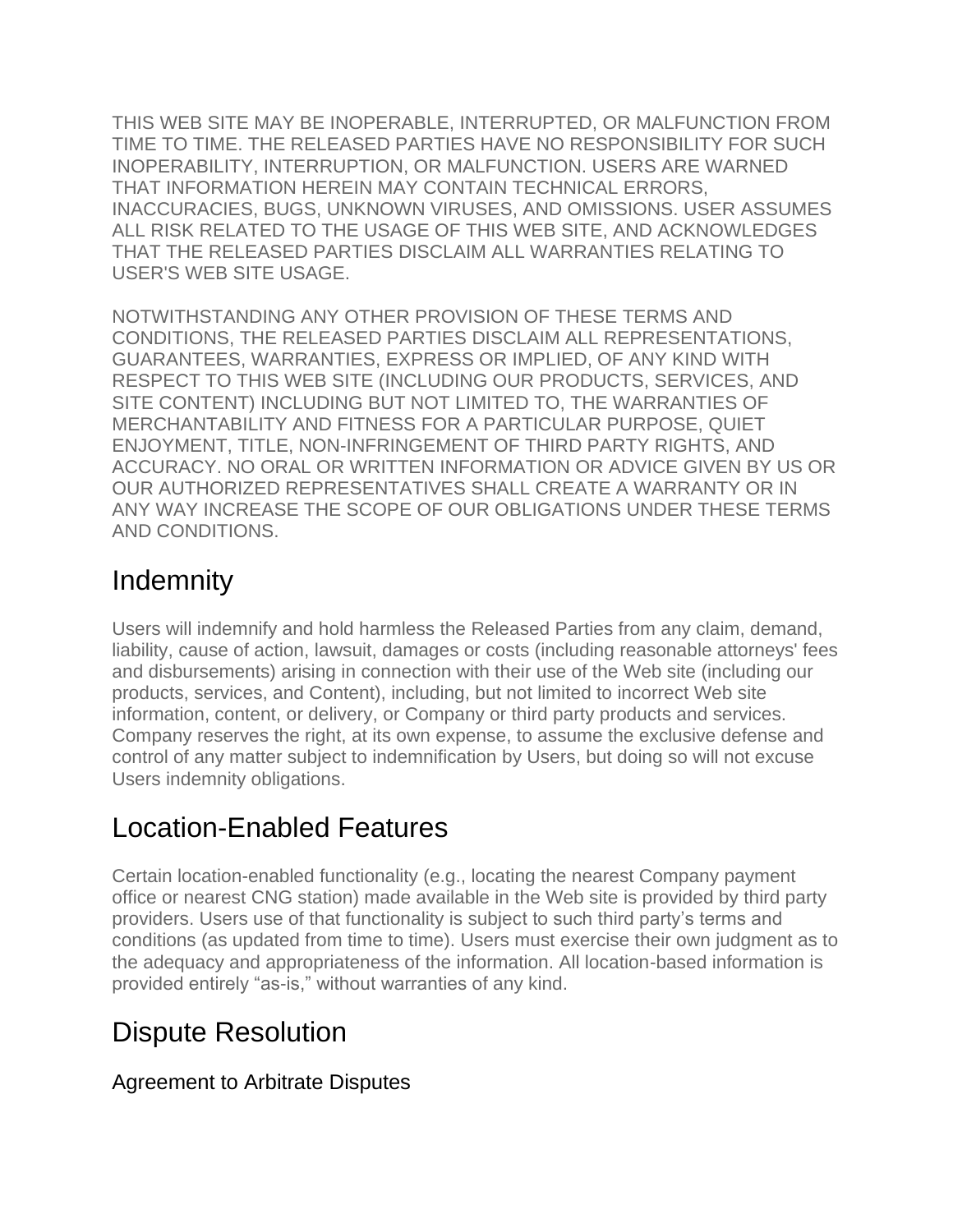BY USING, ACCESSING, DOWNLOADING, INSTALLING, OBTAINING OR PROVIDING INFORMATION FROM OR TO THIS WEB SITE, USERS EXPRESSLY AGREE THAT ANY LEGAL CLAIM, DISPUTE OR OTHER CONTROVERSY BETWEEN USERS AND COMPANY ARISING OUT OF OR OTHERWISE RELATING IN ANY WAY TO THE WEB SITE, INCLUDING CONTROVERSIES RELATING TO THE APPLICABILITY, ENFORCEABILITY OR VALIDITY OF ANY PROVISION OF THESE TERMS AND CONDITIONS OR OUR PRIVACY POLICY (COLLECTIVELY "DISPUTES"), SHALL BE RESOLVED BY THE PROCEDURES SET FORTH HEREIN. ANY PARTY MAY FILE A CLAIM AGAINST THE COMPANY BY CLICKING HERE. IN THE EVENT THAT THE CLAIM CANNOT BE RESOLVED INFORMALLY, USER HEREBY AGREES TO RESOLVE ALL DISPUTES THROUGH CONFIDENTIAL BINDING ARBITRATION, SAVE FOR THE ONE EXCEPTION SET FORTH BELOW. ALL DISPUTES SHALL BE RESOLVED BY ONE ARBITRATOR, WHO WILL BE A NEUTRAL ARBITRATOR AGREED UPON BY BOTH PARTIES TO THE DISPUTES. IN THE EVENT THAT THE PARTIES CANNOT AGREE ON A NEUTRAL ARBITRATOR AFTER SIXTY (60) DAYS, JAMS SHALL SELECT THE NEUTRAL ARBITRATOR FOR THE DISPUTES. THE COMPANY SHALL BEAR THE COSTS OF THE MUTUALLY SELECTED ARBITRATOR FOR ALL NON FRIVOLOUS CLAIMS. THE ARBITRATION WILL BE GOVERNED BY JAMS' COMPREHENSIVE ARBITRATION RULES AND PROCEDURES LOCATED AT **[WWW.JAMSADR.COM](http://www.jamsadr.com/)**. USERS SPECIFICALLY AGREE THAT THEY ARE BOUND TO RESOLVE ANY AND ALL DISPUTES IN ARBITRATION, INCLUDING BUT NOT LIMITED TO THE ABILITY TO ENFORCE THIS ARBITRATION AGREEMENT, EXCEPT SHOULD THEY CHOOSE TO PROCEED IN SMALL CLAIMS COURT AS SET FORTH BELOW. Each party agrees to pay its own attorneys' fees and expenses. User and Company further agree that for any claim of damages of less than \$10,000, the arbitration may be conducted at plaintiff's discretion solely based on written submissions. User and Company further agree that for any dispute that is less than \$10,000 a utility customer can choose to file that claim in Small Claims Court in the county in which that utility customer is billed, or for all others in Small Claims Court in Los Angeles, California. If the dispute is brought by any utility customer of Company, the arbitration shall be conducted in the county where that customer is billed. If the Dispute is brought by any other party, the arbitration shall be conducted in Los Angeles, California. The arbitrator has the power to award injunctive relief, but does not have the power to award punitive damages. The dispute shall be governed by California law, without regard to conflict of law provisions.

#### Waiver of Class Arbitration

To the fullest extent permissible under applicable law, all Disputes shall be resolved by binding confidential arbitration on an individual basis in each party's individual capacity, and not as a plaintiff or class member in any purported class or representative proceeding. The arbitrator does not have the power to consolidate more than one person's claims, and may not otherwise preside over any form of a representative or class proceeding. Users expressly agree that no other Disputes shall be consolidated or joined with your Dispute, whether through class arbitration proceedings or otherwise. By